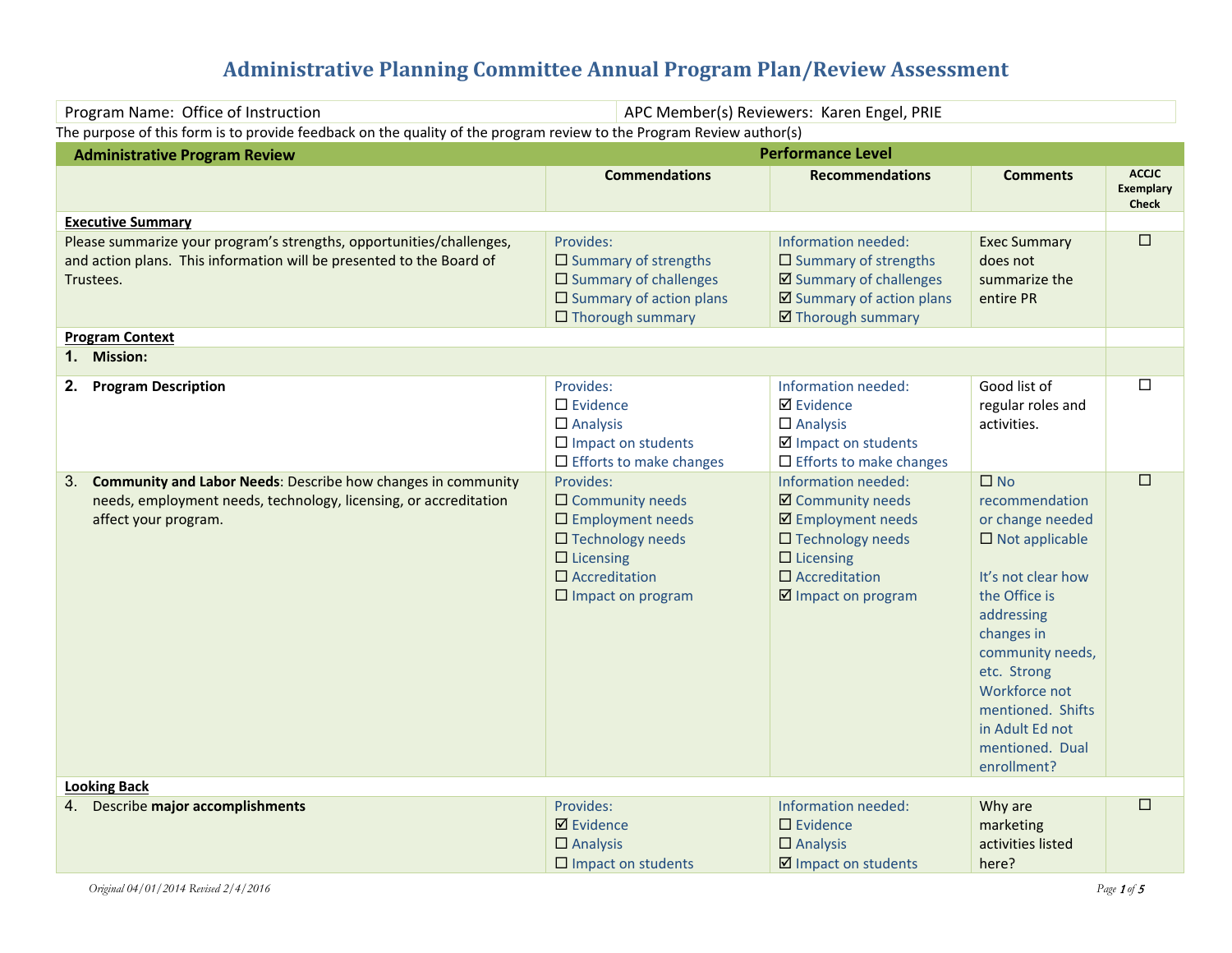|                                                                      | $\Box$ Efforts to make changes     | $\Box$ Efforts to make changes     |                       |  |
|----------------------------------------------------------------------|------------------------------------|------------------------------------|-----------------------|--|
| 5. Impact of Resources Allocations: Describe the impact to date that | Provides:                          | Information needed:                | $\Box$ Not Applicable |  |
| each new resource (staff, non-instructional assignment, equipment,   | $\Box$ Thorough description of new | $\boxtimes$ Further description of |                       |  |
| facilities, research, funding) has had on your program and measures  | resources' impact on program       | new resources' impact on           |                       |  |
| of student success or client satisfaction.                           | $\Box$ Thorough description of     | program                            |                       |  |
|                                                                      | impact on students                 | $\Box$ Further description of      |                       |  |
|                                                                      | $\Box$ Efforts to make changes     | impact on students                 |                       |  |
|                                                                      | $\Box$ Efforts to make changes     | $\Box$ Efforts to make changes     |                       |  |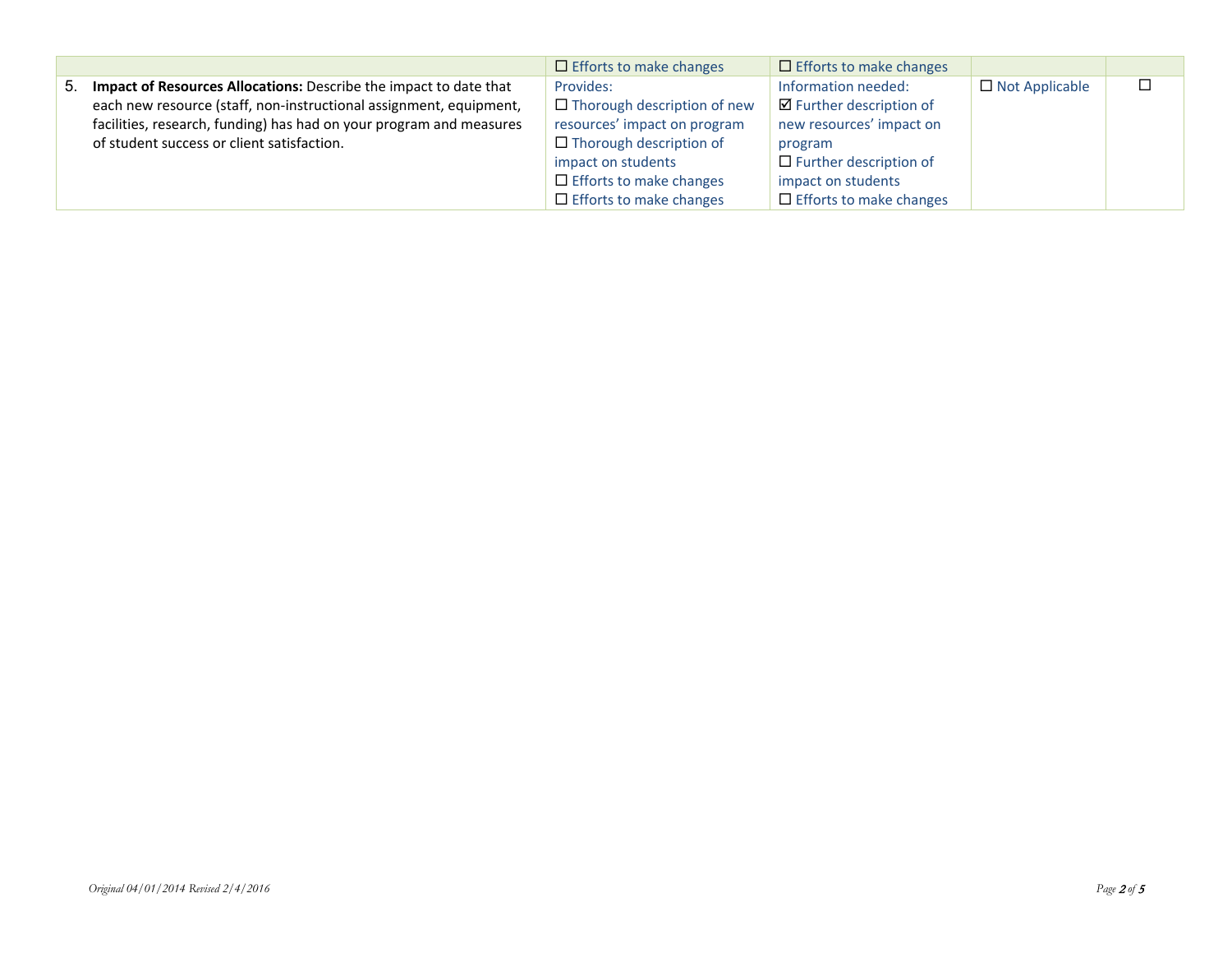| <b>Administrative Program Review</b>                                                                                                                                                                                                                         | <b>Performance Level</b>                                                                                             |                                                                                                                                       |                                                                                                                                             |                                                  |
|--------------------------------------------------------------------------------------------------------------------------------------------------------------------------------------------------------------------------------------------------------------|----------------------------------------------------------------------------------------------------------------------|---------------------------------------------------------------------------------------------------------------------------------------|---------------------------------------------------------------------------------------------------------------------------------------------|--------------------------------------------------|
|                                                                                                                                                                                                                                                              | <b>Commendations</b>                                                                                                 | <b>Recommendations</b>                                                                                                                | <b>Comments</b>                                                                                                                             | <b>ACCJC</b><br><b>Exemplary</b><br><b>Check</b> |
| <b>Current State of the Program</b>                                                                                                                                                                                                                          |                                                                                                                      |                                                                                                                                       |                                                                                                                                             |                                                  |
| 6A. State of the Program-Observation: Describe the current<br>state of the program (include strengths and challenges)                                                                                                                                        | Provides:<br>$\square$ Evidence<br>$\Box$ Analysis<br>$\square$ Impact on students<br>$\Box$ Efforts to make changes | Information needed:<br>$\Box$ Evidence<br>$\Box$ Analysis<br>$\square$ Impact on students<br>$\Box$ Efforts to make changes           | $\boxtimes$ No<br>recommendation<br>or change<br>needed                                                                                     | $\Box$                                           |
| 6B. State of Program-Evaluation: What changes could be<br>implemented to improve your program?                                                                                                                                                               | Provides:<br>$\square$ Evidence<br>$\Box$ Analysis<br>$\square$ Impact on students<br>$\Box$ Efforts to make changes | Information needed:<br><b>Ø</b> Evidence<br><b>Ø</b> Analysis<br>☑ Impact on students<br>☑ Efforts to make changes                    | $\Box$ No<br>recommendation<br>or change<br>needed<br>Right now this<br>section reads<br>like goals, not<br>an evaluation<br>of the program | □                                                |
| 7A. Service Area Outcomes (SAOs) Assessment Plan: Describe<br>your program's SAO Assessment Plan.                                                                                                                                                            | Provides:<br>$\Box$ Evidence<br>$\Box$ Analysis<br>$\square$ Impact on students<br>$\Box$ Efforts to make changes    | Information needed:<br>$\boxtimes$ Evidence<br>$\boxtimes$ Analysis<br>☑ Impact on students<br>$\blacksquare$ Efforts to make changes | $\square$ No<br>recommendation<br>or change<br>needed<br>SAO's look ok<br>but assessment<br>plan does not<br>match or make<br>sense.        | $\Box$                                           |
| 7B. SAO Assessment Results and Impact: Summarize the findings<br>of your program's SAO Assessments. What are some<br>improvements that have been, or can be, implemented as a<br>result of SAO assessment?<br><b>Looking Ahead (at SPOL Planning Module)</b> | Provides:<br>$\square$ Evidence<br>$\Box$ Analysis<br>$\square$ Impact on students<br>$\Box$ Efforts to make changes | Information needed:<br><b>Ø</b> Evidence<br><b>Ø</b> Analysis<br>☑ Impact on students<br>$\boxtimes$ Efforts to make changes          | $\square$ No<br>recommendation<br>or change<br>needed<br>Missing?                                                                           | $\Box$                                           |
|                                                                                                                                                                                                                                                              |                                                                                                                      |                                                                                                                                       |                                                                                                                                             |                                                  |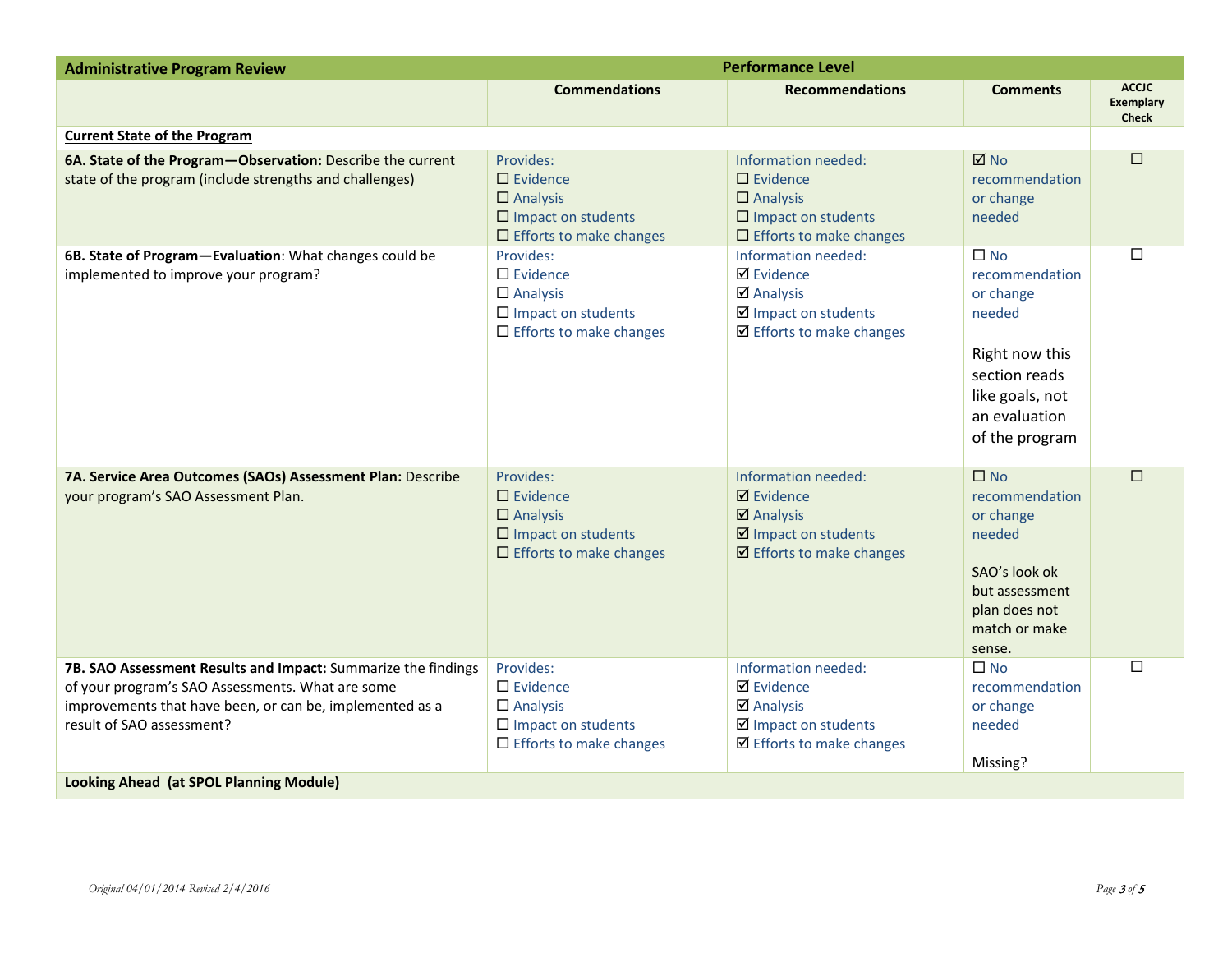| 8. Strategic Action Plans:<br>Use this objective to describe the action plans that your program<br>intends to implement. Describe your plan. Be sure to describe<br>any research or training you will need to accomplish these plans.<br>Then select PRIE and/or Professional Development in the "Units<br>Impacted" section. | Provided:<br>$\Box$ Thorough description of action<br>plans | Information needed:<br>$\boxtimes$ Further description of action<br>plans | $\Box$ No<br>recommendation<br>or change<br>needed<br>KAD not<br>mentioned<br>A lot of these<br>activities look<br>like they are old<br>or completed a<br>few years ago | $\Box$ |
|-------------------------------------------------------------------------------------------------------------------------------------------------------------------------------------------------------------------------------------------------------------------------------------------------------------------------------|-------------------------------------------------------------|---------------------------------------------------------------------------|-------------------------------------------------------------------------------------------------------------------------------------------------------------------------|--------|
| 9. Personnel request: See SPOL for details                                                                                                                                                                                                                                                                                    | Not review by APC                                           | Not review by APC                                                         | $\square$ No<br>recommendation<br>or change<br>needed                                                                                                                   | $\Box$ |
| 10. Equipment, technology, and facilities requests:<br>Use this objective to request supplies, equipment, technology or<br>facilities improvements.                                                                                                                                                                           | Provided:<br>$\Box$ Thorough description of action<br>plans | Information needed:<br>$\Box$ Further description of action<br>plans      | $\Box$ No<br>recommendation<br>or change<br>needed                                                                                                                      | $\Box$ |

#### **Overall Commendations:**

The Office of Instruction has a great many roles and responsibilities, many of them are listed here. The challenges the Office faces are clear.

#### **Overall Recommendations:**

The strategic plans and objectives for the Office still need to be updated (perhaps some were copied or inadvertently left in from an older review?). For example, KAD is not mentioned in the Looking Forward section. Nor are clear goals for dual enrollment, online instruction, and a number of our strategic initiatives and Guided Pathways reform efforts…

The grants received last year are great – how are they aligned with the other strategic priorities for the college? How are we measuring impact on students or programs?

#### Objectives seem outdated and/or vague.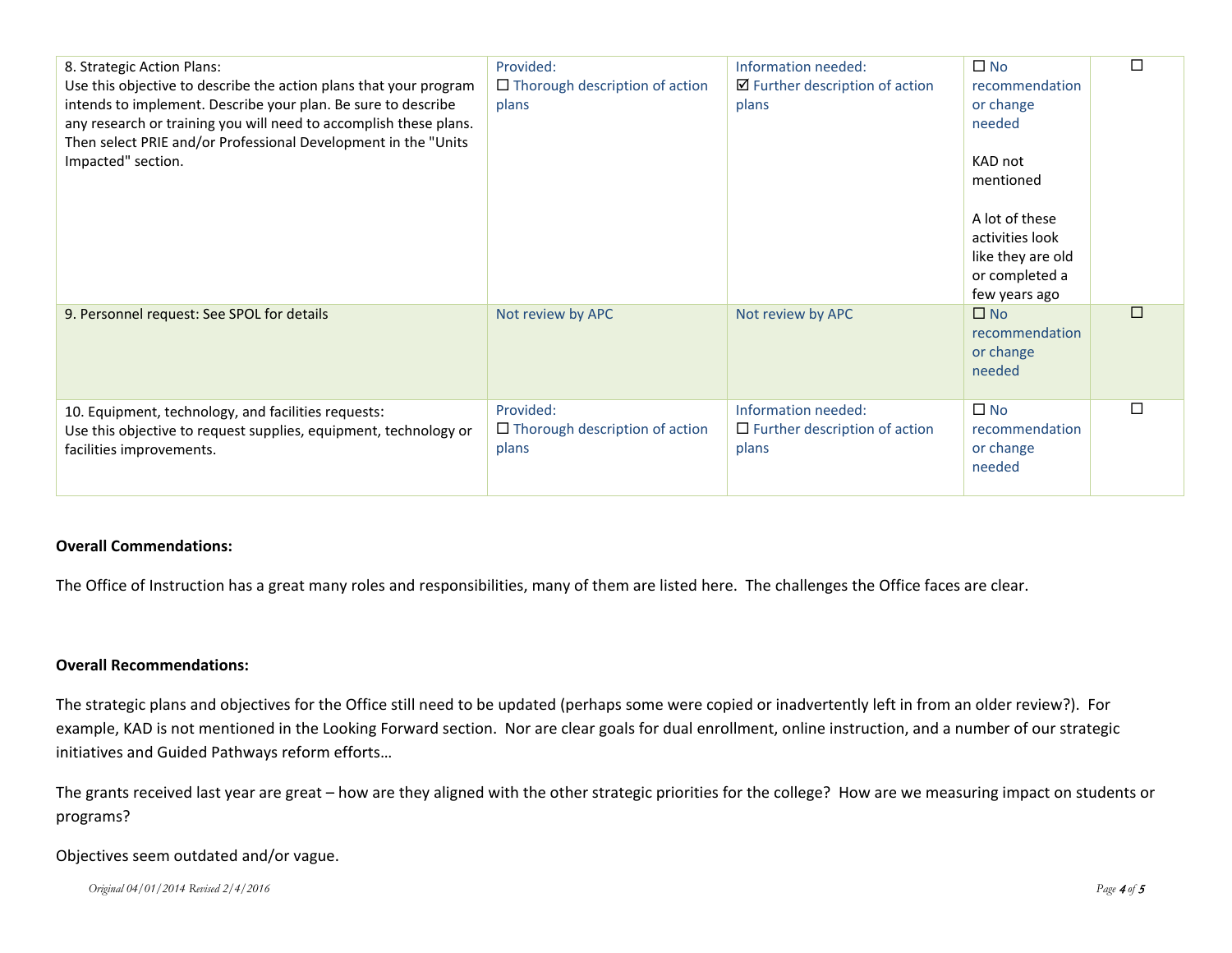## **Overall Program Effectiveness:**

- **Highly effective**
- $\Box$  Effective
- Needs program improvement

Program Review needs corrections….

**Approval Process is embedded in SPOL (Approval from APC and president)**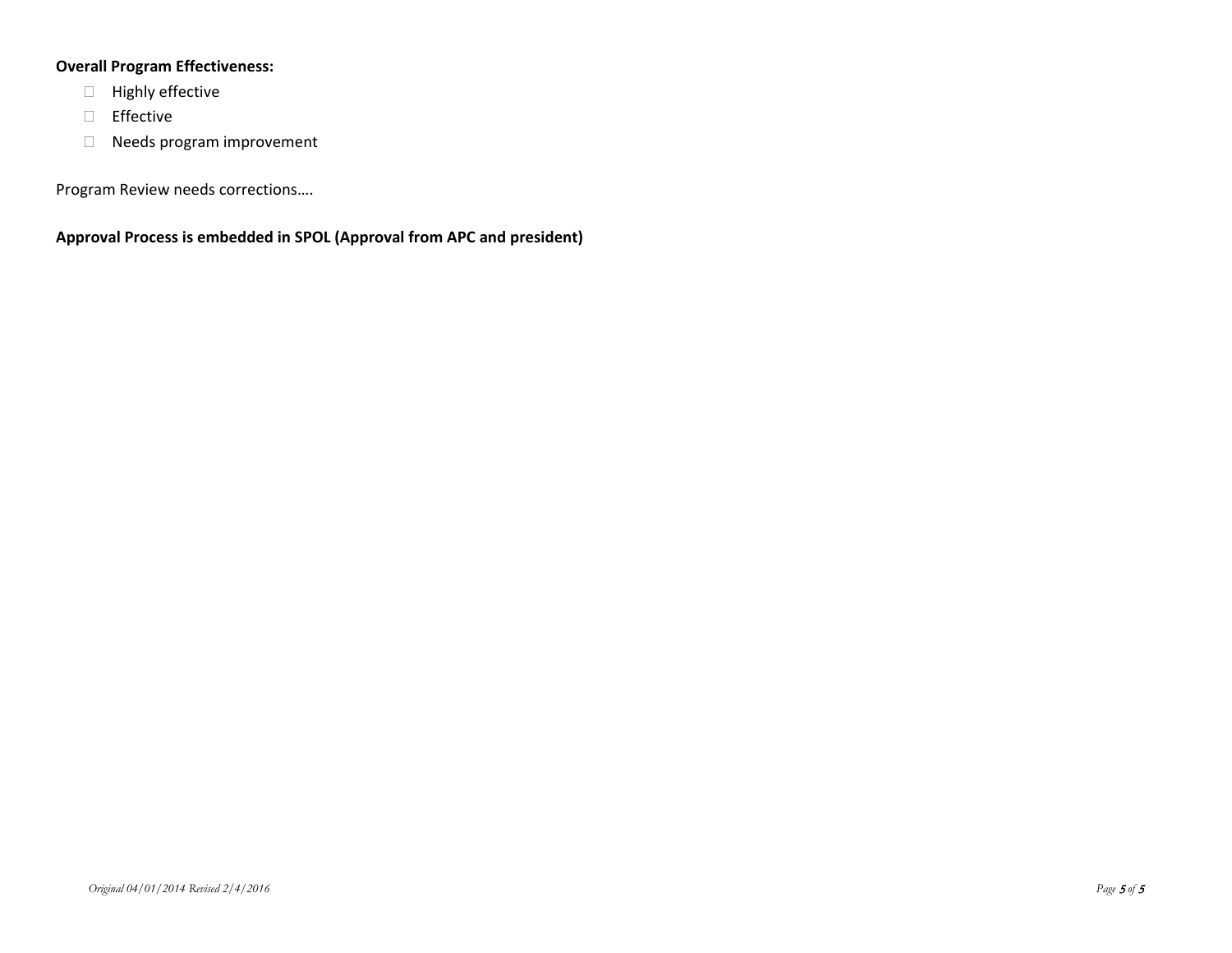# **Administrative Planning Committee Annual Program Plan/Review Assessment**

| Program Name: Office of Instruction                                                                                                                         |                                                                                                                                                                  | APC Member(s) Reviewers: Megan Rodriguez Antone                                                                                                                                      |                                                                                                                                                                        |                                                  |
|-------------------------------------------------------------------------------------------------------------------------------------------------------------|------------------------------------------------------------------------------------------------------------------------------------------------------------------|--------------------------------------------------------------------------------------------------------------------------------------------------------------------------------------|------------------------------------------------------------------------------------------------------------------------------------------------------------------------|--------------------------------------------------|
| The purpose of this form is to provide feedback on the quality of the program review to the Program Review author(s)                                        |                                                                                                                                                                  |                                                                                                                                                                                      |                                                                                                                                                                        |                                                  |
| <b>Administrative Program Review</b>                                                                                                                        |                                                                                                                                                                  | <b>Performance Level</b>                                                                                                                                                             |                                                                                                                                                                        |                                                  |
|                                                                                                                                                             | <b>Commendations</b>                                                                                                                                             | <b>Recommendations</b>                                                                                                                                                               | <b>Comments</b>                                                                                                                                                        | <b>ACCJC</b><br><b>Exemplary</b><br><b>Check</b> |
| <b>Executive Summary</b>                                                                                                                                    |                                                                                                                                                                  |                                                                                                                                                                                      |                                                                                                                                                                        |                                                  |
| Please summarize your program's strengths, opportunities/challenges,<br>and action plans. This information will be presented to the Board of<br>Trustees.   | Provides:<br>☑ Summary of strengths<br>☑ Summary of challenges<br>$\boxtimes$ Summary of action plans<br>☑ Thorough summary                                      | Information needed:<br>$\square$ Summary of strengths<br>$\square$ Summary of challenges<br>$\square$ Summary of action plans<br>$\Box$ Thorough summary                             |                                                                                                                                                                        | $\Box$                                           |
| <b>Program Context</b>                                                                                                                                      |                                                                                                                                                                  |                                                                                                                                                                                      |                                                                                                                                                                        |                                                  |
| 1. Mission:                                                                                                                                                 |                                                                                                                                                                  |                                                                                                                                                                                      |                                                                                                                                                                        |                                                  |
| 2. Program Description                                                                                                                                      | Provides:<br><b>Ø</b> Evidence<br><b>Ø</b> Analysis<br>☑ Impact on students<br>☑ Efforts to make changes                                                         | Information needed:<br>$\square$ Evidence<br>$\Box$ Analysis<br>$\Box$ Impact on students<br>$\Box$ Efforts to make changes                                                          |                                                                                                                                                                        | $\Box$                                           |
| 3. Community and Labor Needs: Describe how changes in community<br>needs, employment needs, technology, licensing, or accreditation<br>affect your program. | Provides:<br>☑ Community needs<br>☑ Employment needs<br><b>Ø</b> Technology needs<br>$\Box$ Licensing<br><b>Ø</b> Accreditation<br>$\boxtimes$ Impact on program | Information needed:<br>$\Box$ Community needs<br>$\square$ Employment needs<br>$\square$ Technology needs<br>$\Box$ Licensing<br>$\Box$ Accreditation<br>$\square$ Impact on program | $\Box$ No<br>recommendation<br>or change needed<br>$\square$ Not applicable                                                                                            | $\Box$                                           |
| <b>Looking Back</b>                                                                                                                                         |                                                                                                                                                                  |                                                                                                                                                                                      |                                                                                                                                                                        |                                                  |
| 4. Describe major accomplishments                                                                                                                           | Provides:<br>$\boxtimes$ Evidence<br>$\boxtimes$ Analysis<br>☑ Impact on students<br>$\boxtimes$ Efforts to make changes                                         | Information needed:<br>$\Box$ Evidence<br>$\Box$ Analysis<br>$\square$ Impact on students<br>$\Box$ Efforts to make changes                                                          | It appears that the<br>marketing<br>accomplishments<br>were carried over<br>from a previous<br>program review.<br>Suggestion to<br>remove for future<br>program review | $\Box$                                           |
| 5. Impact of Resources Allocations: Describe the impact to date that<br>each new resource (staff, non-instructional assignment, equipment,                  | Provides:<br>$\Box$ Thorough description of new<br>resources' impact on program                                                                                  | Information needed:<br>$\boxtimes$ Further description of<br>new resources' impact on<br>program                                                                                     | $\Box$ Not Applicable<br>Suggestion to<br>include "refer to<br>grant detail under                                                                                      | $\Box$                                           |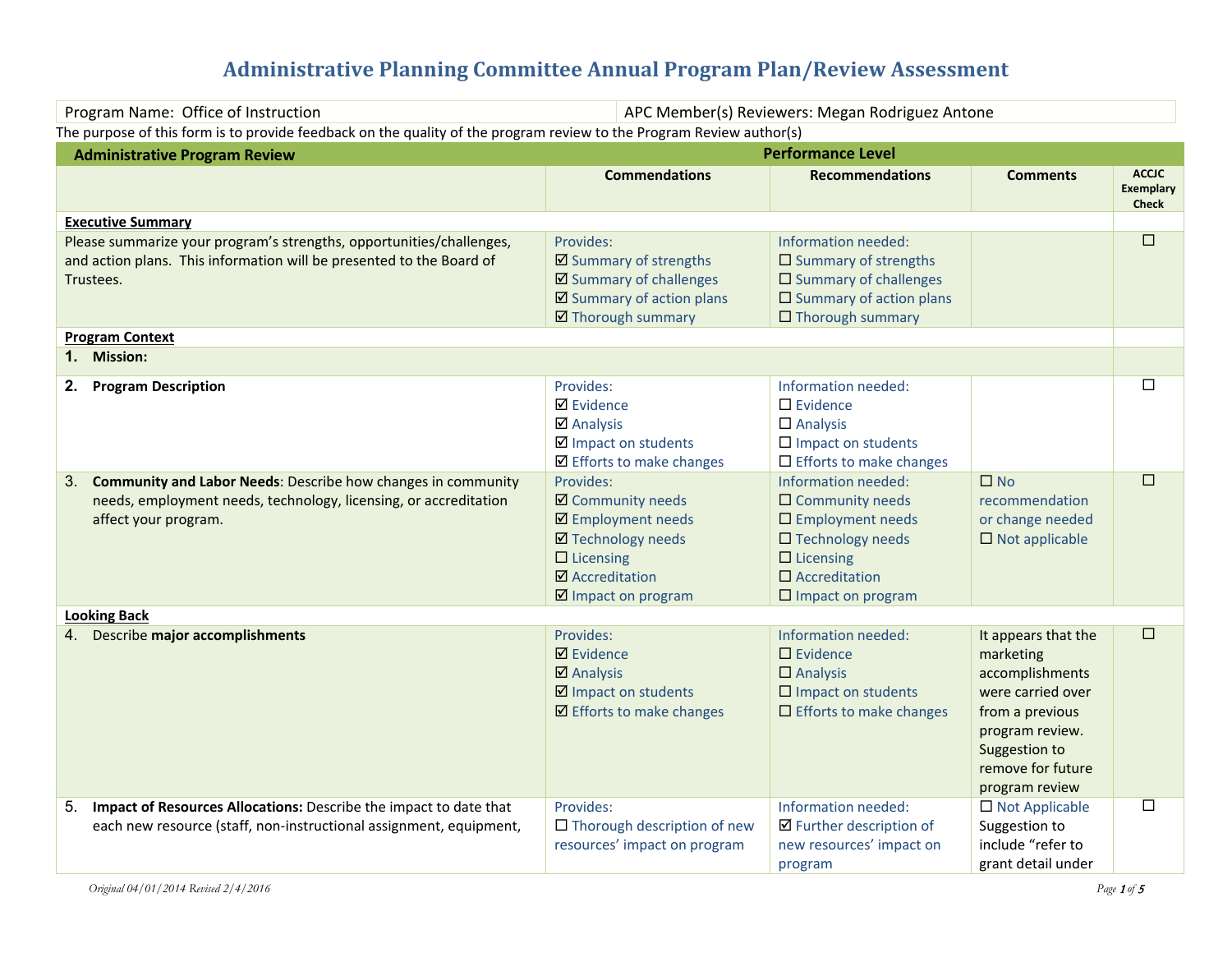| facilities, research, funding) has had on your program and measures<br>of student success or client satisfaction. | $\Box$ Thorough description of<br>impact on students<br>$\Box$ Efforts to make changes<br>$\Box$ Efforts to make changes | $\Box$ Further description of<br>impact on students<br>$\Box$ Efforts to make changes | Major<br>Accomplishments"<br>to provide detail of<br>what the \$1m in<br>grants entailed.<br>This is an<br>impressive<br>accomplishment! |  |
|-------------------------------------------------------------------------------------------------------------------|--------------------------------------------------------------------------------------------------------------------------|---------------------------------------------------------------------------------------|------------------------------------------------------------------------------------------------------------------------------------------|--|
|-------------------------------------------------------------------------------------------------------------------|--------------------------------------------------------------------------------------------------------------------------|---------------------------------------------------------------------------------------|------------------------------------------------------------------------------------------------------------------------------------------|--|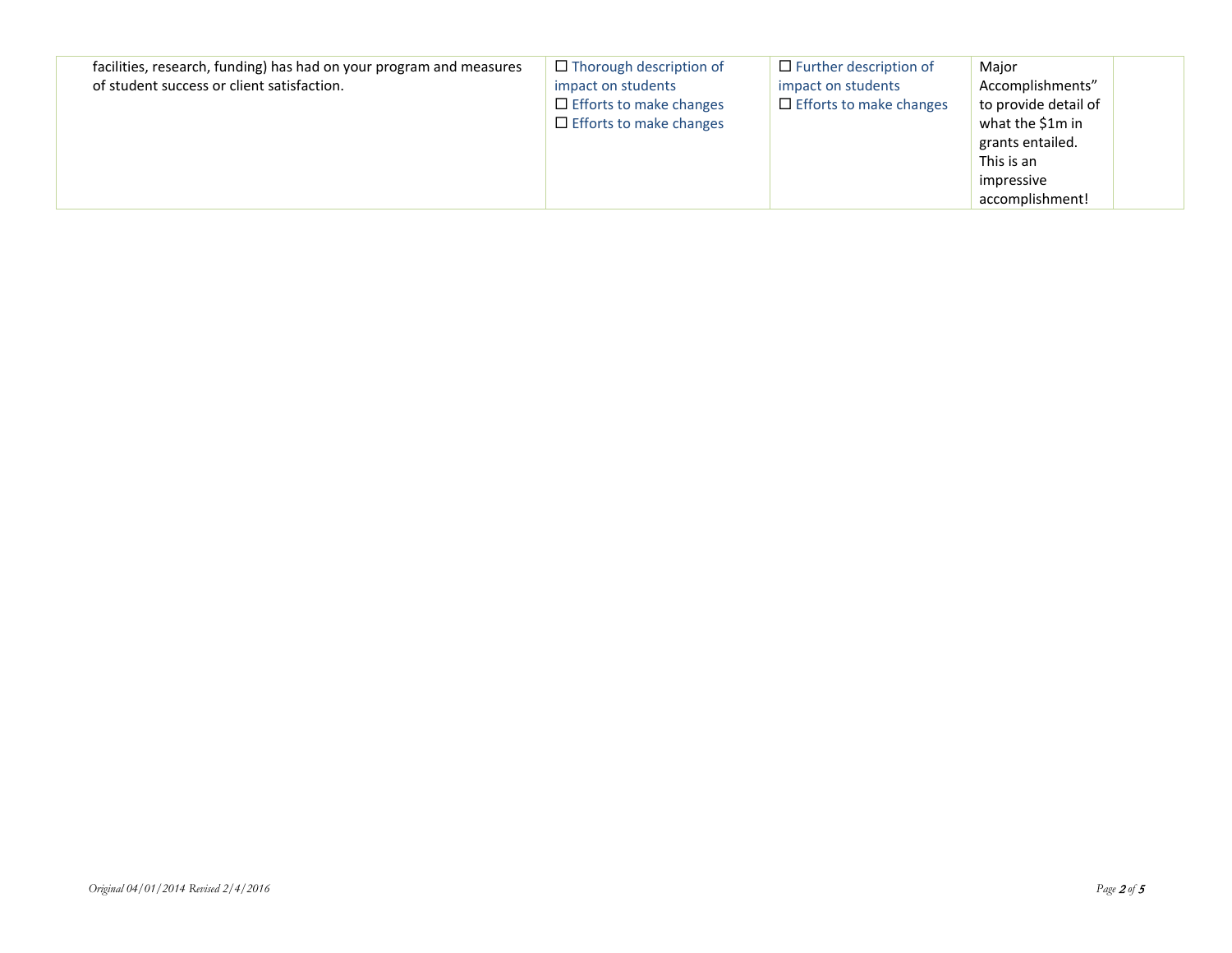| <b>Administrative Program Review</b>                                                                                  | <b>Performance Level</b>                                                                                                 |                                                                                                                                   |                                                                                                                                                                                        |                                                  |
|-----------------------------------------------------------------------------------------------------------------------|--------------------------------------------------------------------------------------------------------------------------|-----------------------------------------------------------------------------------------------------------------------------------|----------------------------------------------------------------------------------------------------------------------------------------------------------------------------------------|--------------------------------------------------|
|                                                                                                                       | <b>Commendations</b>                                                                                                     | <b>Recommendations</b>                                                                                                            | <b>Comments</b>                                                                                                                                                                        | <b>ACCIC</b><br><b>Exemplary</b><br><b>Check</b> |
| <b>Current State of the Program</b>                                                                                   |                                                                                                                          |                                                                                                                                   |                                                                                                                                                                                        |                                                  |
| 6A. State of the Program-Observation: Describe the current<br>state of the program (include strengths and challenges) | Provides:<br>$\boxtimes$ Evidence<br>$\boxtimes$ Analysis<br>☑ Impact on students<br>$\boxtimes$ Efforts to make changes | Information needed:<br>$\square$ Evidence<br>$\square$ Analysis<br>$\square$ Impact on students<br>$\Box$ Efforts to make changes | $\square$ No<br>recommendation<br>or change<br>needed<br>Suggestion to<br>remove<br>Brand/Style.<br>This is a part of<br>Marketing and<br>was from a<br>previous<br>program<br>review. | $\Box$                                           |
| 6B. State of Program-Evaluation: What changes could be<br>implemented to improve your program?                        | Provides:<br><b>Ø</b> Evidence<br><b>Ø</b> Analysis<br>☑ Impact on students<br>☑ Efforts to make changes                 | Information needed:<br>$\square$ Evidence<br>$\Box$ Analysis<br>$\Box$ Impact on students<br>$\Box$ Efforts to make changes       | $\square$ No<br>recommendation<br>or change<br>needed<br>Suggestion to<br>remove<br>Brand/Style.<br>This is a part of<br>Marketing and<br>was from a<br>previous<br>program<br>review. | $\Box$                                           |
| 7A. Service Area Outcomes (SAOs) Assessment Plan: Describe<br>your program's SAO Assessment Plan.                     | Provides:<br>$\boxtimes$ Evidence<br>$\boxtimes$ Analysis<br>☑ Impact on students<br>☑ Efforts to make changes           | Information needed:<br>$\square$ Evidence<br>$\Box$ Analysis<br>$\square$ Impact on students<br>$\Box$ Efforts to make changes    | $\square$ No<br>recommendation<br>or change<br>needed                                                                                                                                  | $\Box$                                           |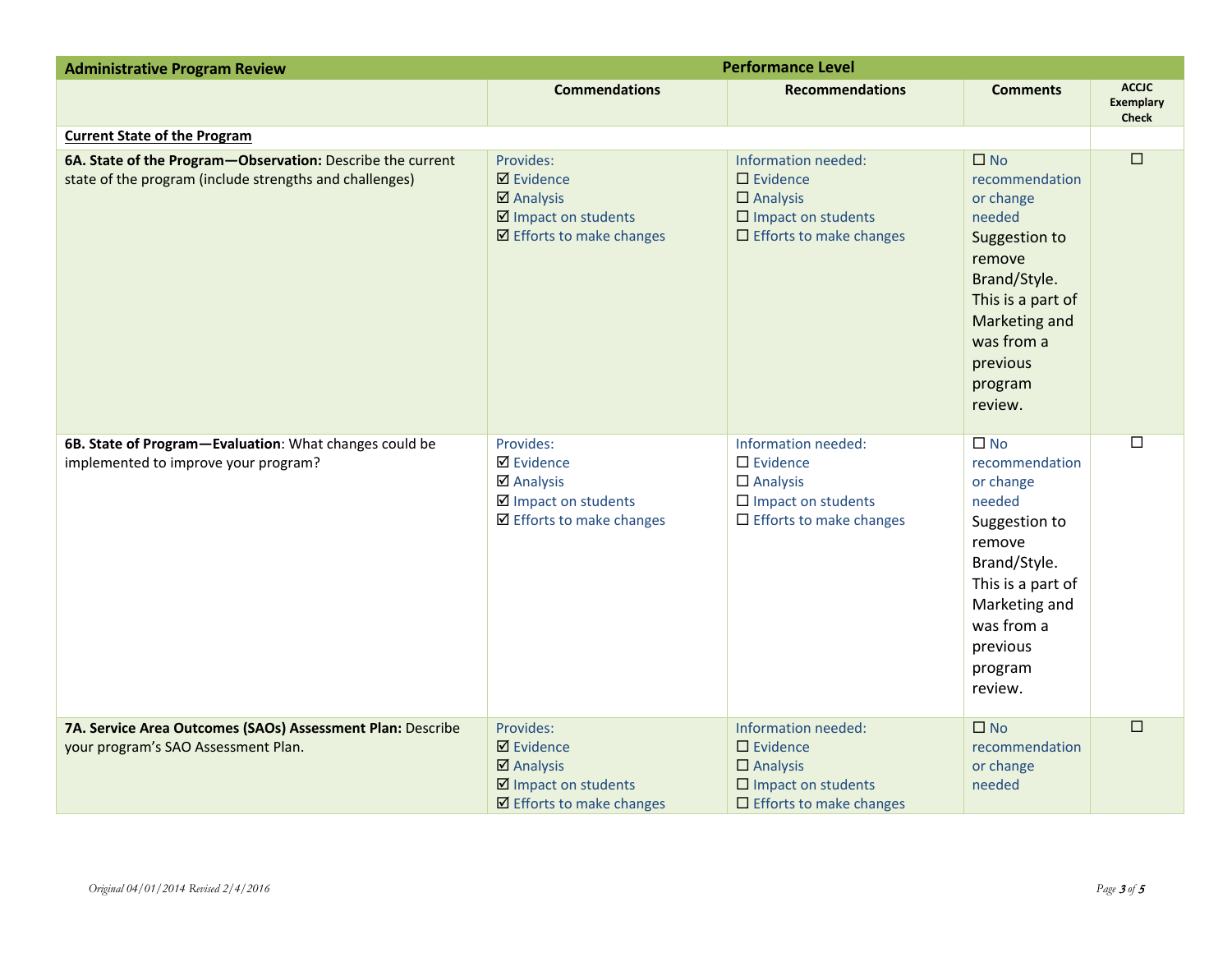| 7B. SAO Assessment Results and Impact: Summarize the findings<br>of your program's SAO Assessments. What are some<br>improvements that have been, or can be, implemented as a<br>result of SAO assessment?<br><b>Looking Ahead (at SPOL Planning Module)</b>                                                                  | Provides:<br>$\Box$ Evidence<br>$\Box$ Analysis<br>$\Box$ Impact on students<br>$\Box$ Efforts to make changes | Information needed:<br>$\square$ Evidence<br>$\Box$ Analysis<br>$\Box$ Impact on students<br>$\Box$ Efforts to make changes | <b>⊠</b> No<br>recommendation<br>or change<br>needed                                                                                                                                       | $\Box$ |
|-------------------------------------------------------------------------------------------------------------------------------------------------------------------------------------------------------------------------------------------------------------------------------------------------------------------------------|----------------------------------------------------------------------------------------------------------------|-----------------------------------------------------------------------------------------------------------------------------|--------------------------------------------------------------------------------------------------------------------------------------------------------------------------------------------|--------|
| 8. Strategic Action Plans:<br>Use this objective to describe the action plans that your program<br>intends to implement. Describe your plan. Be sure to describe<br>any research or training you will need to accomplish these plans.<br>Then select PRIE and/or Professional Development in the "Units<br>Impacted" section. | Provided:<br>☑ Thorough description of action<br>plans                                                         | Information needed:<br>$\Box$ Further description of action<br>plans                                                        | $\square$ No<br>recommendation<br>or change<br>needed<br>Many of the<br>action items<br>appear to be<br>from a<br>previous<br>program<br>review.<br>Suggestion to<br>remove 2016<br>items. | $\Box$ |
| 9. Personnel request: See SPOL for details                                                                                                                                                                                                                                                                                    | Not review by APC                                                                                              | Not review by APC                                                                                                           | $\Box$ No<br>recommendation<br>or change<br>needed                                                                                                                                         | $\Box$ |
| 10. Equipment, technology, and facilities requests:<br>Use this objective to request supplies, equipment, technology or<br>facilities improvements.                                                                                                                                                                           | Provided:<br>$\Box$ Thorough description of action<br>plans                                                    | Information needed:<br>$\Box$ Further description of action<br>plans                                                        | $\square$ No<br>recommendation<br>or change<br>needed                                                                                                                                      | $\Box$ |

## **Overall Commendations:**

Great work and congratulations on securing \$1M in grants for our institution!

## **Overall Recommendations:**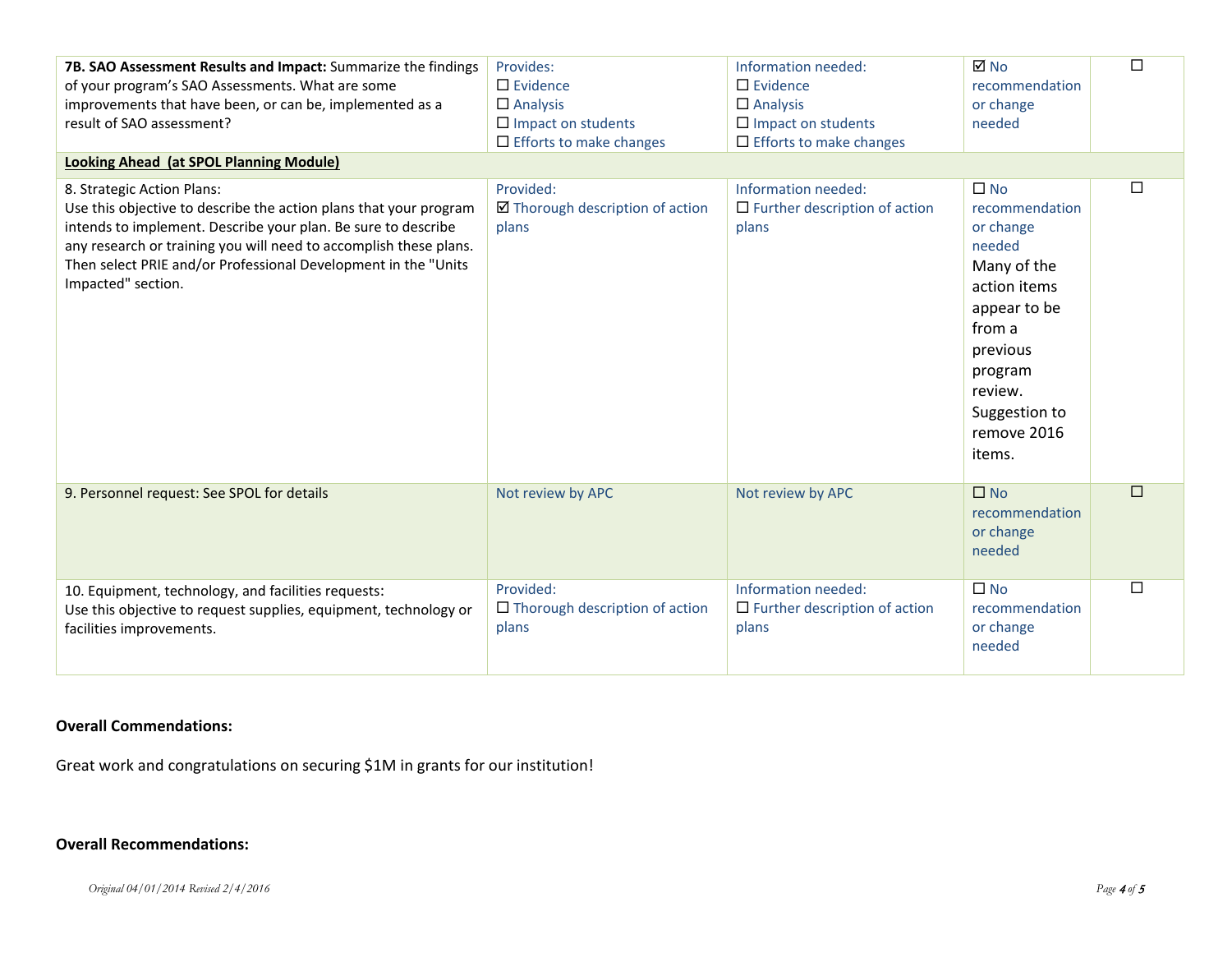It appears that portions of previous program reviews were left in this year's submission. Suggestion to remove mentions of marketing and branding as the initiatives fall under a different division.

### **Overall Program Effectiveness:**

- Highly effective
- Effective
- Needs program improvement

**Approval Process is embedded in SPOL (Approval from APC and president)**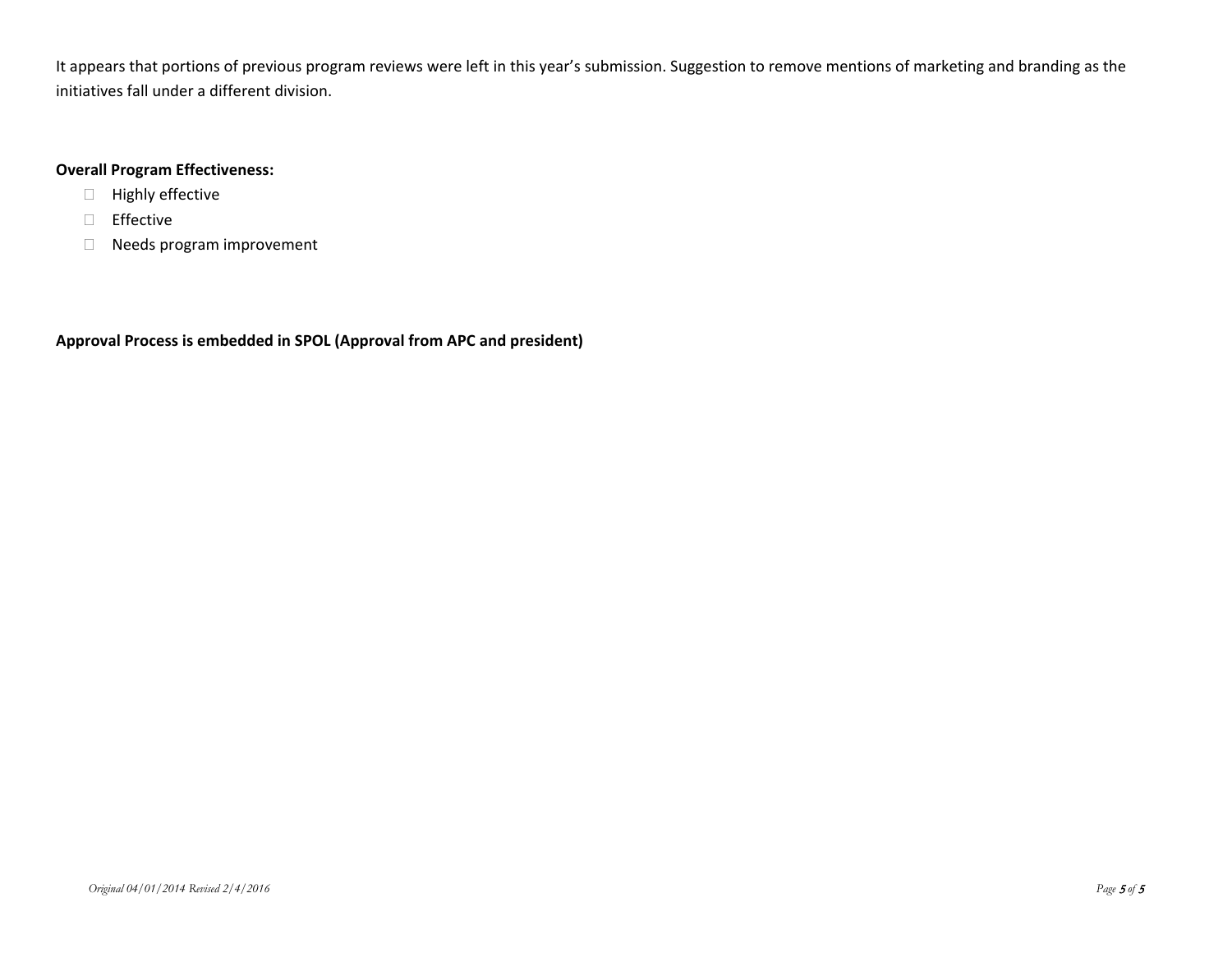# **Administrative Planning Committee Annual Program Plan/Review Assessment**

| Program Name: Office of Instruction                                                                                                                                                                                                                                | APC Member(s) Reviewers: Graciano Mendoza                                                                                                                                                                   |                                                                                                                                                                                        |                                                                             |                                                  |
|--------------------------------------------------------------------------------------------------------------------------------------------------------------------------------------------------------------------------------------------------------------------|-------------------------------------------------------------------------------------------------------------------------------------------------------------------------------------------------------------|----------------------------------------------------------------------------------------------------------------------------------------------------------------------------------------|-----------------------------------------------------------------------------|--------------------------------------------------|
| The purpose of this form is to provide feedback on the quality of the program review to the Program Review author(s)                                                                                                                                               |                                                                                                                                                                                                             |                                                                                                                                                                                        |                                                                             |                                                  |
| <b>Administrative Program Review</b>                                                                                                                                                                                                                               |                                                                                                                                                                                                             | <b>Performance Level</b>                                                                                                                                                               |                                                                             |                                                  |
|                                                                                                                                                                                                                                                                    | <b>Commendations</b>                                                                                                                                                                                        | <b>Recommendations</b>                                                                                                                                                                 | <b>Comments</b>                                                             | <b>ACCJC</b><br><b>Exemplary</b><br><b>Check</b> |
| <b>Executive Summary</b>                                                                                                                                                                                                                                           |                                                                                                                                                                                                             |                                                                                                                                                                                        |                                                                             |                                                  |
| Please summarize your program's strengths, opportunities/challenges,<br>and action plans. This information will be presented to the Board of<br>Trustees.                                                                                                          | Provides:<br>☑ Summary of strengths<br>☑ Summary of challenges<br>☑ Summary of action plans<br>☑ Thorough summary                                                                                           | Information needed:<br>$\square$ Summary of strengths<br>$\square$ Summary of challenges<br>$\square$ Summary of action plans<br>$\Box$ Thorough summary                               |                                                                             | $\Box$                                           |
| <b>Program Context</b>                                                                                                                                                                                                                                             |                                                                                                                                                                                                             |                                                                                                                                                                                        |                                                                             |                                                  |
| 1. Mission:                                                                                                                                                                                                                                                        |                                                                                                                                                                                                             |                                                                                                                                                                                        |                                                                             |                                                  |
| <b>Program Description</b><br>2.                                                                                                                                                                                                                                   | Provides:<br>$\square$ Evidence<br>$\Box$ Analysis<br>☑ Impact on students<br>☑ Efforts to make changes                                                                                                     | Information needed:<br><b>Ø</b> Evidence<br>$\Box$ Analysis<br>$\square$ Impact on students<br>$\Box$ Efforts to make changes                                                          |                                                                             | $\Box$                                           |
| <b>Community and Labor Needs: Describe how changes in community</b><br>3.<br>needs, employment needs, technology, licensing, or accreditation<br>affect your program.                                                                                              | Provides:<br><b>Ø</b> Community needs<br>☑ Employment needs<br><b>Ø</b> Technology needs<br>$\Box$ Licensing<br>☑ Accreditation<br>$\boxtimes$ Impact on program                                            | Information needed:<br>$\Box$ Community needs<br>$\square$ Employment needs<br>$\square$ Technology needs<br>$\boxtimes$ Licensing<br>$\Box$ Accreditation<br>$\Box$ Impact on program | $\square$ No<br>recommendation<br>or change needed<br>$\Box$ Not applicable | $\Box$                                           |
| <b>Looking Back</b>                                                                                                                                                                                                                                                |                                                                                                                                                                                                             |                                                                                                                                                                                        |                                                                             |                                                  |
| 4. Describe major accomplishments                                                                                                                                                                                                                                  | Provides:<br><b>Ø</b> Evidence<br><b>Ø</b> Analysis<br>$\boxtimes$ Impact on students<br>$\boxtimes$ Efforts to make changes                                                                                | Information needed:<br>$\square$ Evidence<br>$\Box$ Analysis<br>$\square$ Impact on students<br>$\Box$ Efforts to make changes                                                         |                                                                             | $\Box$                                           |
| Impact of Resources Allocations: Describe the impact to date that<br>5.<br>each new resource (staff, non-instructional assignment, equipment,<br>facilities, research, funding) has had on your program and measures<br>of student success or client satisfaction. | Provides:<br>$\Box$ Thorough description of new<br>resources' impact on program<br>$\Box$ Thorough description of<br>impact on students<br>$\Box$ Efforts to make changes<br>$\Box$ Efforts to make changes | Information needed:<br>☑ Further description of<br>new resources' impact on<br>program<br>☑ Further description of<br>impact on students<br>$\boxtimes$ Efforts to make changes        | $\Box$ Not Applicable                                                       | $\Box$                                           |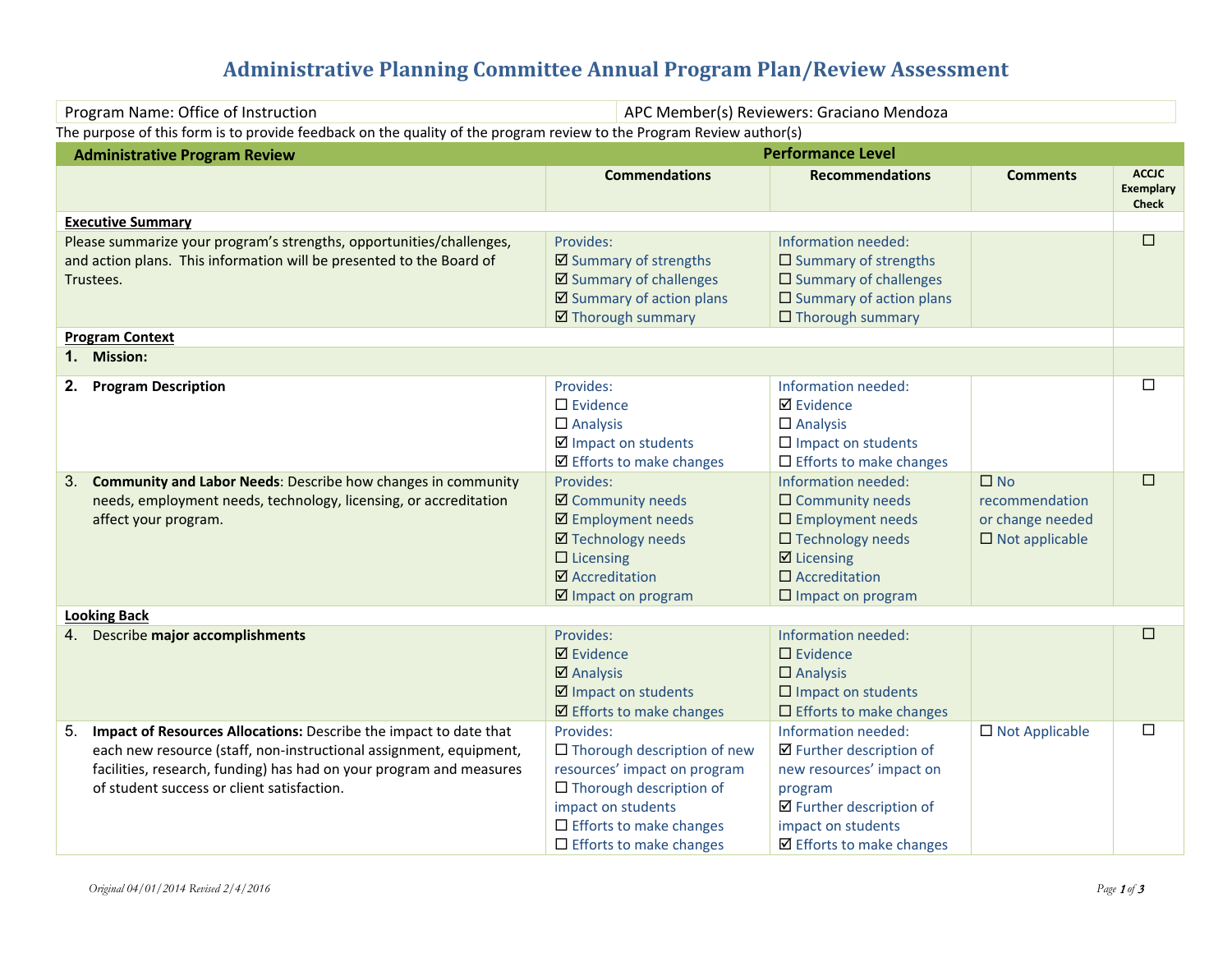| <b>Administrative Program Review</b>                                                                                                                                                                                                                                                                                          | <b>Performance Level</b>                                                                                                                |                                                                                                                                  |                                                       |                                                  |
|-------------------------------------------------------------------------------------------------------------------------------------------------------------------------------------------------------------------------------------------------------------------------------------------------------------------------------|-----------------------------------------------------------------------------------------------------------------------------------------|----------------------------------------------------------------------------------------------------------------------------------|-------------------------------------------------------|--------------------------------------------------|
|                                                                                                                                                                                                                                                                                                                               | <b>Commendations</b>                                                                                                                    | <b>Recommendations</b>                                                                                                           | <b>Comments</b>                                       | <b>ACCIC</b><br><b>Exemplary</b><br><b>Check</b> |
| <b>Current State of the Program</b>                                                                                                                                                                                                                                                                                           |                                                                                                                                         |                                                                                                                                  |                                                       |                                                  |
| 6A. State of the Program-Observation: Describe the current<br>state of the program (include strengths and challenges)                                                                                                                                                                                                         | Provides:<br>$\Box$ Evidence<br>$\overline{\mathbf{z}}$ Analysis<br>$\square$ Impact on students<br>$\boxtimes$ Efforts to make changes | Information needed:<br>$\boxtimes$ Evidence<br>$\Box$ Analysis<br>☑ Impact on students<br>$\Box$ Efforts to make changes         | $\square$ No<br>recommendation<br>or change<br>needed | $\Box$                                           |
| 6B. State of Program-Evaluation: What changes could be<br>implemented to improve your program?                                                                                                                                                                                                                                | Provides:<br>$\Box$ Evidence<br>$\boxtimes$ Analysis<br>$\square$ Impact on students<br>$\boxtimes$ Efforts to make changes             | Information needed:<br><b>Ø</b> Evidence<br>$\Box$ Analysis<br>☑ Impact on students<br>$\Box$ Efforts to make changes            | $\square$ No<br>recommendation<br>or change<br>needed | $\Box$                                           |
| 7A. Service Area Outcomes (SAOs) Assessment Plan: Describe<br>your program's SAO Assessment Plan.                                                                                                                                                                                                                             | Provides:<br>$\Box$ Evidence<br>$\boxtimes$ Analysis<br>☑ Impact on students<br>$\boxtimes$ Efforts to make changes                     | Information needed:<br>$\boxtimes$ Evidence<br>$\Box$ Analysis<br>$\square$ Impact on students<br>$\Box$ Efforts to make changes | $\square$ No<br>recommendation<br>or change<br>needed | П                                                |
| 7B. SAO Assessment Results and Impact: Summarize the findings<br>of your program's SAO Assessments. What are some<br>improvements that have been, or can be, implemented as a<br>result of SAO assessment?                                                                                                                    | Provides:<br>$\square$ Evidence<br>$\boxtimes$ Analysis<br>$\square$ Impact on students<br>☑ Efforts to make changes                    | Information needed:<br><b>Ø</b> Evidence<br>$\Box$ Analysis<br>☑ Impact on students<br>$\Box$ Efforts to make changes            | $\square$ No<br>recommendation<br>or change<br>needed | □                                                |
| Looking Ahead (at SPOL Planning Module)                                                                                                                                                                                                                                                                                       |                                                                                                                                         |                                                                                                                                  |                                                       |                                                  |
| 8. Strategic Action Plans:<br>Use this objective to describe the action plans that your program<br>intends to implement. Describe your plan. Be sure to describe<br>any research or training you will need to accomplish these plans.<br>Then select PRIE and/or Professional Development in the "Units<br>Impacted" section. | Provided:<br>$\Box$ Thorough description of action<br>plans                                                                             | Information needed:<br>$\boxtimes$ Further description of action<br>plans                                                        | $\square$ No<br>recommendation<br>or change<br>needed | П                                                |
| 9. Personnel request: See SPOL for details                                                                                                                                                                                                                                                                                    | Not review by APC                                                                                                                       | Not review by APC                                                                                                                | $\square$ No<br>recommendation<br>or change<br>needed | П                                                |